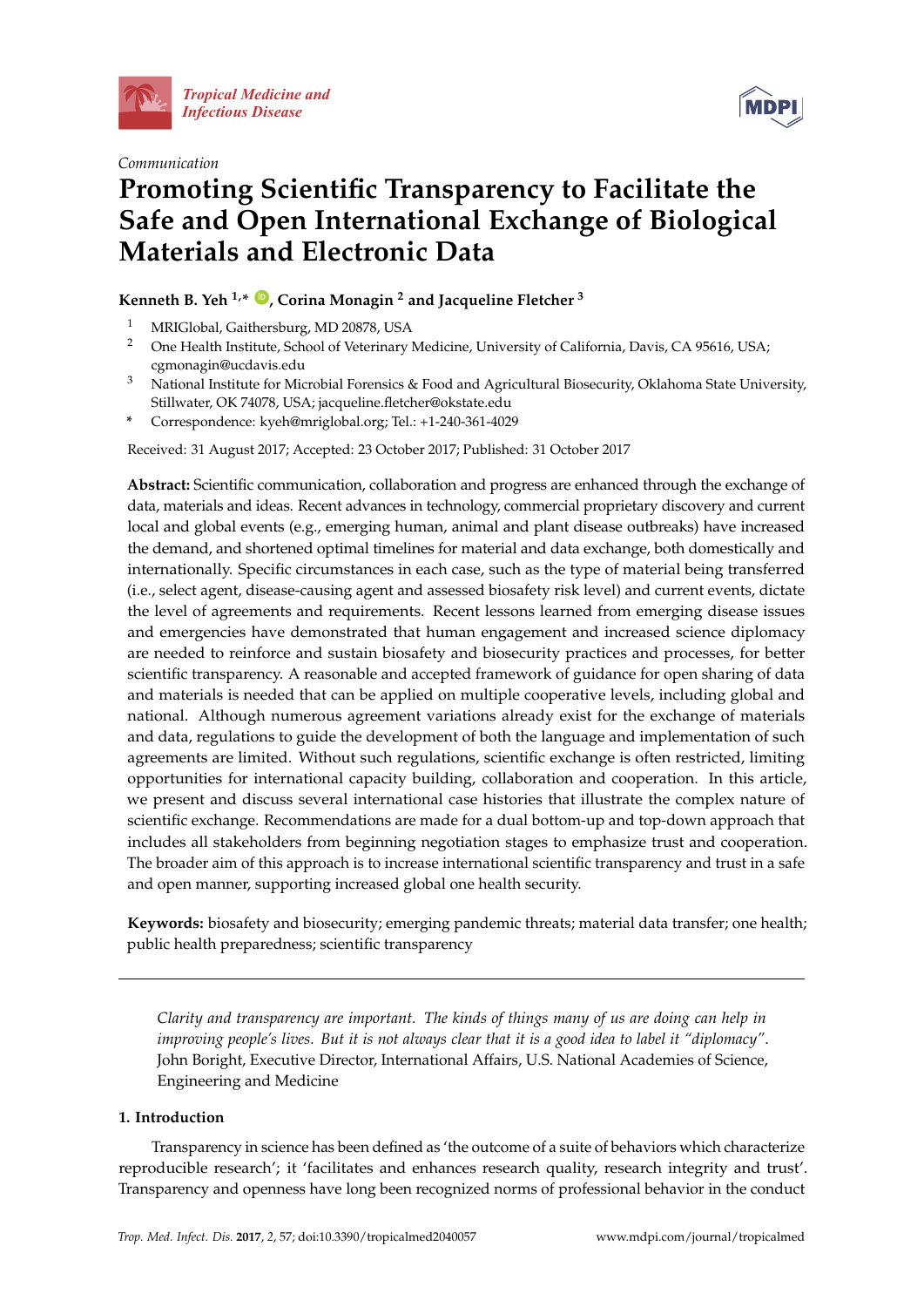and reporting of scientific research [\[1–](#page-8-0)[4\]](#page-9-0). Scientists formulate hypotheses and access resources to pursue further research in a process that builds successively through time and across laboratories, institutions and even national boundaries. Transparency underpins the process by which peer scientists are able to reproduce and independently validate results of previous research. In practice, it is an expression of the scientists' core ethical and professional values such as honesty, responsibility and trust. The need for transparency applies not only to research approaches and technologies, but also to the sources and validations of any biological materials (e.g., cell lines, clinical specimens, environmental samples and nucleic acids) and/or electronic data (e.g., sequences and code) [\[1\]](#page-8-0) on which the investigations are based. Specific and open acknowledgment of any sharing of biological materials and data among collaborating research groups provides appropriate recognition, as well as enhancing the transparency and trust that are critical as research projects become more multi-disciplinary and complex [\[5\]](#page-9-1).

Recent trends, however, have strayed somewhat from the traditional customs of openness and sharing in scientific endeavor. While scientists conducting research in industry settings have always been more restricted in what information and materials could be shared, legal constraints, the pressures of increasing competition for grant funds, and the demands of tenure and promotion, have led some academic scientists to similar reluctance to detail specifics and to exchange materials without restriction [\[1,](#page-8-0)[2,](#page-8-1)[4\]](#page-9-0). In addition to biosafety and biosecurity (BS&S) issues, openness and sharing among scientists throughout the global community of science may be hampered by additional factors including political tensions and questions of national sovereignty or the protection of national treasures such as germplasm or breeding stock.

Challenges to the exchange of biological materials and data include BS&S implications, the financial status of a respective country and the elements and dynamics of human engagement. Biological agents are classified according to laboratory biosafety (risk) and biodefense-related assessments [\[6\]](#page-9-2). For example, the classification of Ebola virus (EBOV) and other related filoviruses that cause hemorrhagic fevers may differ depending on which major organizational or national biological agent list is in use at that location (most lists have four categories). The European Union directive No. 2000/54/EC [\[7\]](#page-9-3), World Health Organization laboratory biosafety manual [\[8\]](#page-9-4) and US National Institutes of Health guidelines for research involving recombinant molecules [\[9\]](#page-9-5), classify EBOV under risk group 4, consisting of the most dangerous agents carrying the highest risk. In contrast, the Chinese classification and the Russian national sanitary regulations (SR) rank the levels in reverse numerical order such that risk group 1 and pathogenicity group I, respectively, which include EBOV and Marburg viruses, are the most dangerous [\[10](#page-9-6)[,11\]](#page-9-7). While a comparison of major biological agent lists is consistent among risk groups, these discrepancies and multiple listings highlight the importance of communication and coordination of information, especially related to agreement on standard operating procedures for countries lacking formal biosafety regulations during a pandemic response.

In the United States (US), for example, certain types of materials are harder than others to exchange due to the Centers for Disease Control and Prevention's (CDC) Federal Select Agent Program (FSAP) regulations and policies. Other sensitive items include sovereign materials designated as 'national treasures' (e.g., native animal, plant species or similar) and any materials and data considered intellectual property (IP). Such exchanges will be subject to regulations of the US CDC, Department of Health and Human Services (HHS), Food and Drug Administration (FDA) and Environmental Protection Agency (EPA) BS&S [\[12\]](#page-9-8) and to FSAP-USDA permissions for possessing, using and transferring select agent materials. They will be guided also by both national/local laws and practices for respective countries since, like the US, the majority of nations across the globe restrict the types of materials that can be moved outside of national borders. For optimal international research cooperation, it is important for both parties to recognize each other's respective regulations and policies.

While there is an increased need and demand for the exchange of biological materials and data, recent high-impact events have resulted in shortened timelines for effective interchange of such resources. Factors such as intensified international interactions including trade and travel, as well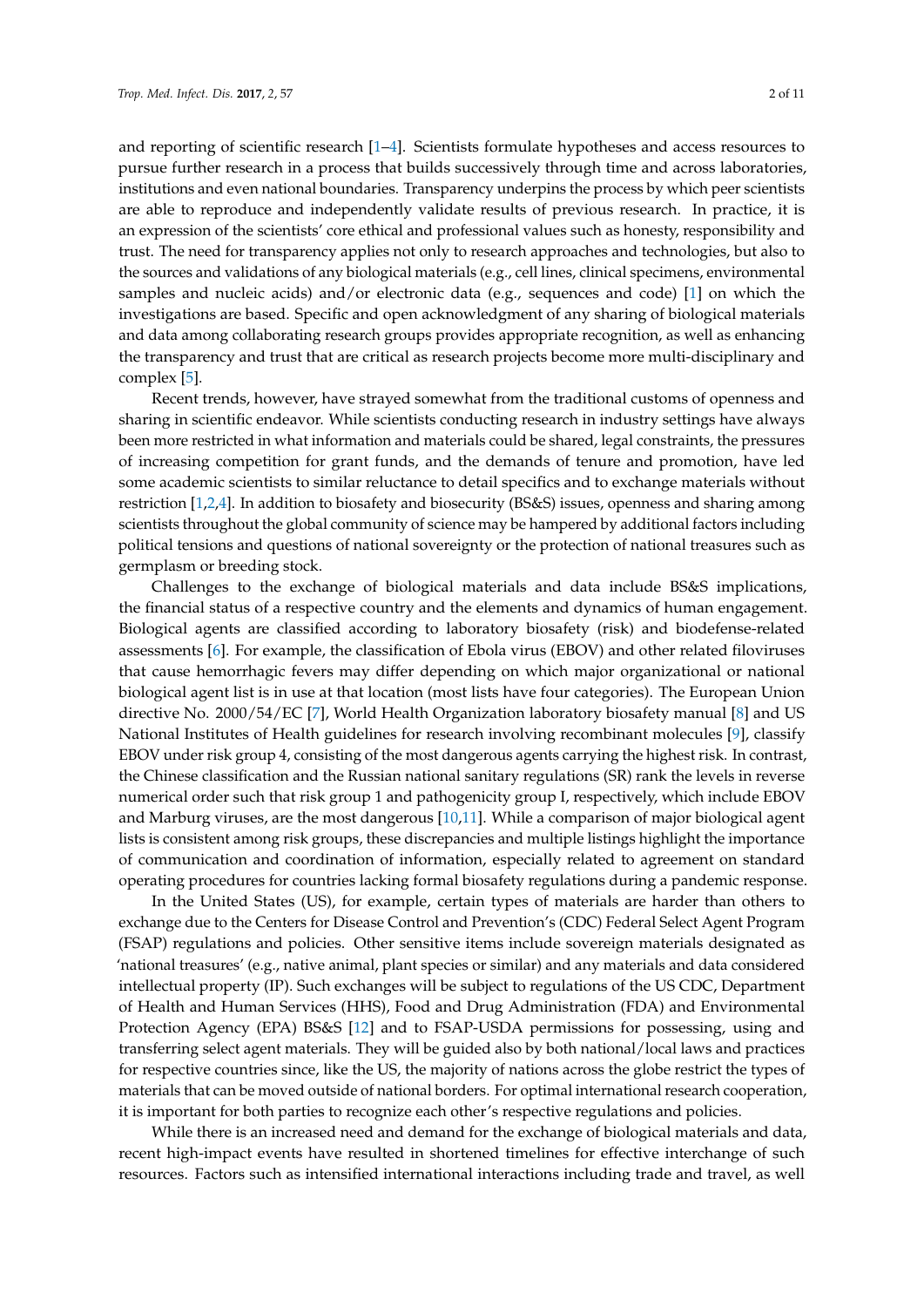as new and emerging human, animal and plant diseases, unprecedented movement of refugees and new and emerging human, animal and plant diseases, unprecedented movement of refugees and climate change have increased the urgency for response and recovery activities. Such considerations are climate change have increased the urgency for response and recovery activities. Such considerations especially relevant with respect to emerging biotechnological applications such as those qualifying as dual-use research of concern (DURC) and gain-of-function (GOF) research, in which the materials and data are needed throughout a typical research and developm[ent](#page-2-0) process (Figure 1). Certain biological materials, data and technological advances, often generated during basic research, may be needed also in later phases as that technology develops into a mature product. A 2017 Global Trends report summarized this trend: 'technological innovation accelerates progress but leads to discontinuities' [\[13\]](#page-9-9). On a wider scale, this trend also factors into the analysis threats such as the likelihood of a future disease outbreak  $[14]$ .

<span id="page-2-0"></span>

# **Need for material & data exchange**

**Figure 1.** Typical biotechnology research and development process. Material and data exchange is **Figure 1.** Typical biotechnology research and development process. Material and data exchange is required especially for emerging technologies. required especially for emerging technologies.

The financial status of a country, as designated by the World Bank based on gross national The financial status of a country, as designated by the World Bank based on gross national income per capita, can also influence the ease of scientific openness and exchange. For example, there may be greater reluctance on the part of low-income and low-middle income governments to share what may be perceived as proprietary or national assets with those of high-income countries for fear that these assets may leave the country without any gain (scientific or otherwise) to the local government. Tensions may occur between program recipients and funders, the latter of which are often from high-income countries, especially when program objectives are not previously agreed upon and expectations have not been spelled out. For example, during the 2014–2015 West Africa EBOV outbreak, tensions occurred between those local and international groups providing medical treatment (for EBOV and other diseases) and those conducting clinical trials and research studies [\[15\]](#page-9-11). The tensions in a collaboration may be exacerbated if one partner country lacks the experience and resources necessary to exchange materials and data, and the other partner country does not fully recognize or understand these gaps.

## **2. Case Histories Illustrating Issues Related to International Scientific Exchange of Materials and 2. Case Histories Illustrating Issues Related to International Scientific Exchange of Materials Data and Data**

To further explore these challenges to transparency and trust we describe a set of three actual To further explore these challenges to transparency and trust we describe a set of three actual case histories, one of which involved a conventional exchange of material and data, and two in which case histories, one of which involved a conventional exchange of material and data, and two in which lessons learned underscored the importance for science diplomacy to engage partners, build trust and derive strategies to facilitate exchange of materials and data with the proper BS&S assurances.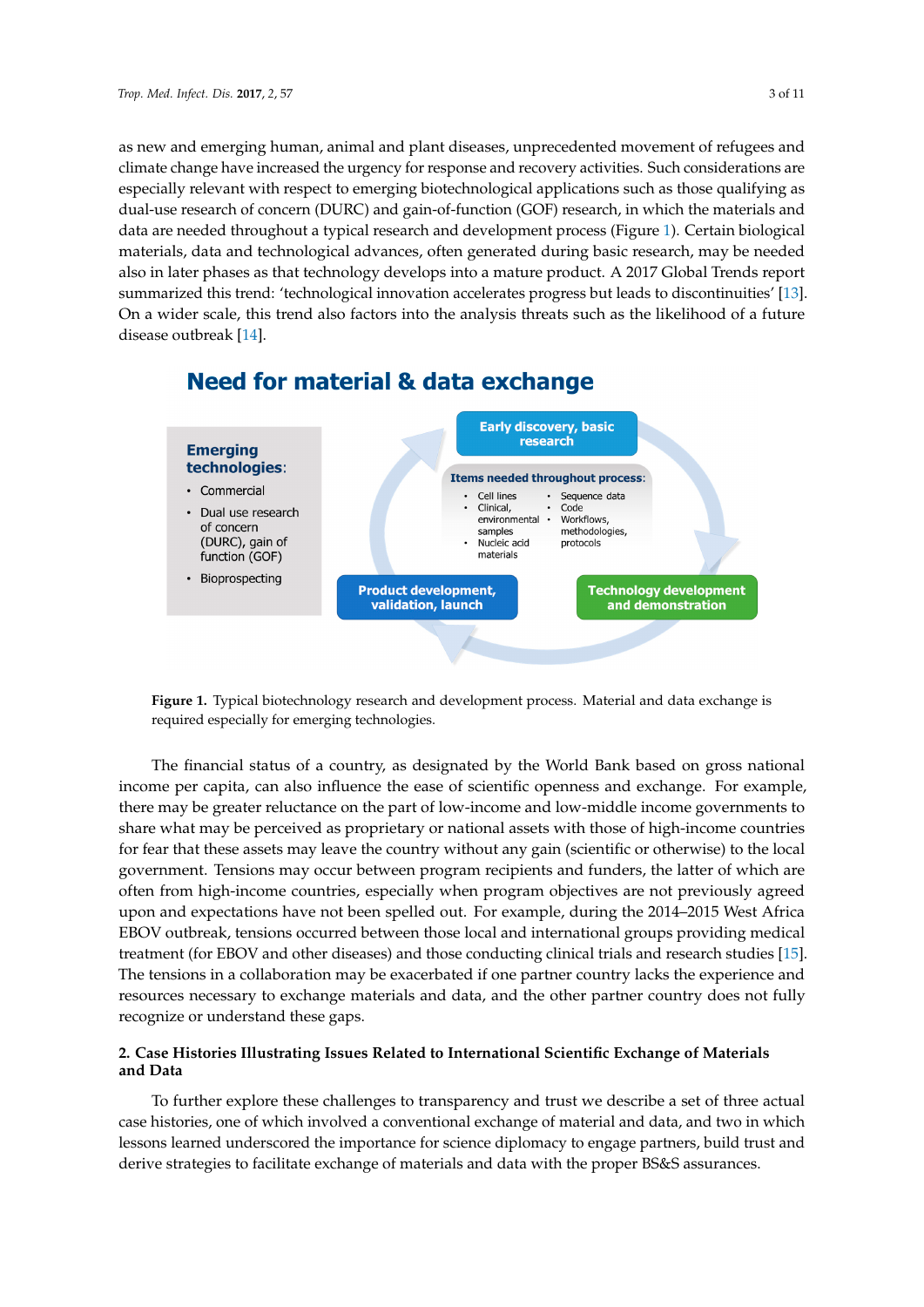#### *2.1. Case History 1*

In a typical research collaboration, a material transfer agreement (MTA), often developed among the collaborators at the working level, defines exactly what material and data will be exchanged and used, who are the provider and recipient, and by what means the exchange will take place. This agreement also documents any restrictions on the use of the materials and data received during and after the specific collaborative project. Examples of straightforward material and data exchanges include a user accessing strain material from an established culture collection and a user uploading sequence data to GenBank. The MTA often supports a specific project agreement that defines the scope and period of performance for the respective collaboration, while a memorandum of understanding (MOU) establishes an agreement. MTAs and project agreements, but not MOUs, (in most cases) are legally binding contracts. Additional national level documents may include a formal umbrella agreement establishing intent between two governments and an implementing agreement specific to a given government agency. Assuming that two countries have formal diplomatic relations, national level agreements may be established as needed, as in the case of one government funding a program for another. Areas that may be covered by national and working level agreements are mostly undefined and often are developed on a case-by-case basis.

Case history 1 involved a US Government (USG)-funded research and capacity-building program operating in multiple African and Asian countries. This program was implemented by a US institution that collaborated with national governments and local institutions within participating partner countries. In this example, we focus on material exchanges between the US institution (provider) and a recipient partner country in Asia. The US institution initiated a collaboration with a national government laboratory in the partner country, and knowledge (protocols) and reagents were passed from provider to recipient to increase the capacity of research in the partner country (and, with local dissemination, the Asian region). An MTA between the cooperating institutions in each country defined the conditions of the exchanges. In addition, the partners signed agreements regarding publication, authorship and ownership of the materials and research products. Because the program was funded by the USG there were also higher level, government-to-government national umbrella agreements that allowed the program to operate within the partner countries borders.

In our example, the cooperation resulted in the discovery of a previously-unknown animal pathogen. Due to the BS&S implications of the limited capability and resources available in the partner country, both partners decided to send materials out of the partner countries for additional analysis in the US. Additional MTAs specific to the sharing of the new materials were signed by the partner institutions, while the original documents regarding publication and authorship, signed previously, still remained valid.

This is an interesting example of bilateral exchanges of materials from provider to recipient, and from recipient back to provider, resulting in a novel discovery as well as capacity building. The initial agreements allowed the first exchange of materials from the US to the recipient partner country and later agreements allowed for the shipment of materials out of the Asian country. National-level agreements already in place allowed for the larger program to operate in country, but the specifics of the technology/material transfer were left to the program, allowing the partners to work out appropriate, relevant mechanisms of exchange. This structure facilitated an increase of capacity in scientific exchange and international cooperation for the partner country, promoting trust and transparency.

#### *2.2. Case History 2*

Exchanging biological strain material, such as organisms or tissue samples is beneficial for testing diagnostic assays and allows for the generation of additional material for further validation. Case history 2 involves a recent USG-funded cooperative research project with partner country scientists in a former Soviet Union (FSU) republic to investigate archived capripox viruses (goat pox and sheep pox), which are important livestock pathogens and USDA select agents. Under already-existing umbrella and implementing agreements between the US and this partner country there was an expectation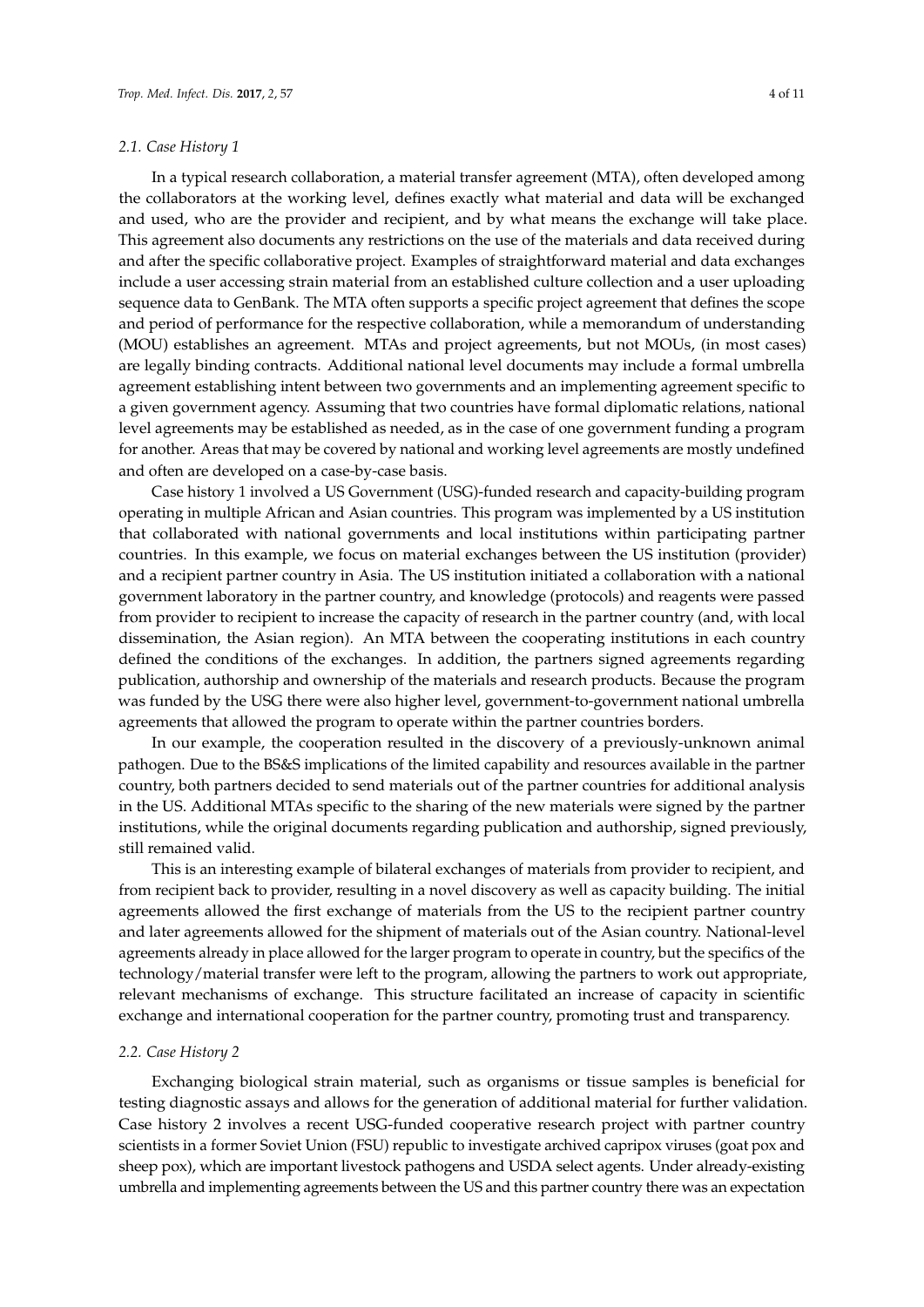for the exchange of data and material, not only to demonstrate scientific transparency but to enhance the quality of research and raise the visibility of the partner scientists. However, the partner country had reservations regarding exchanging materials, especially those that would be exported outside their country. Besides the BS&S issues related to importing and exporting material (i.e., nucleic acid samples) there was also a perception that this transfer could result in potential attribution (i.e., in a hypothetical scenario where an infectious disease event might be traced back to their strain as a source) and/or a loss of control, use and ownership of their material and data (e.g., a hypothetical commercial scenario in which a foreign partner claims scientific credit and/or profit) [\[16\]](#page-9-12). In this work, strict national export control in the partner country prevented the exchange of strain material. In addition to these issues, limited political willpower hampered the ability of administrators to make important decisions related to exchanging material [\[17\]](#page-9-13).

Further negotiation among the US and partner country scientists and the program funder led to a compromise that provided for exchanging electronic sequencing data only, with project agreements detailed in a standard MTA. During the project partner country scientists shared electronic sequencing data files with US collaborators via open source file sharing and storage, which proved to be simple and effective. This initial exchange of sequencing data, which facilitated the success of several collaborative studies, was a positive step leading to continued trust and further transparency by encouraging the potential for further exchange of materials.

#### *2.3. Case History 3*

Case history 3 consisted of international efforts during the recent EBOV outbreak in the West African countries of Guinea, Sierra Leone and Liberia. This outbreak was the largest since the virus was first identified in the Democratic Republic of Congo in 1976 [\[18\]](#page-9-14). In ten countries, although approaches and regulations for biosafety in research laboratories existed at the national level for EBOV, the available information varied and international norms have yet to be developed [\[19\]](#page-9-15). A large influx of international aid supported clinical care, epidemiological case tracking, data management, laboratory diagnosis, and research. In addition to declaring the outbreak a public health emergency, and due to the scale of the outbreak and limited knowledge of the virus itself, the World Health Organization (WHO) deemed that there was an ethical and public health obligation for research to be a part of response efforts [\[20\]](#page-9-16). Outcomes of researchers' efforts, while significant, were unfortunately not as extensive as they could have been. Multiple factors, including limited in-country health and research infrastructure and capacity, logistical and social challenges such as fear and mistrust, and limited bureaucratic experience in dealing with large numbers of international partners overwhelmed ethical review boards and emergency operating centers. Further, inadequate or non-existent capacity for data and material transfer hampered the outcomes [\[21](#page-9-17)[,22\]](#page-9-18).

Due to limited in-country capacity in low and low-middle income countries, the exportation of material and data is a complex process having undefined timelines. During the EBOV outbreak, the many biological samples generated within the three affected countries constituted a health risk. In most instances, due in part to BS&S concerns related to the limited local capacity for safe sample storage and analysis, such samples were either exported out of those countries or destroyed. Because of the emergency conditions, some were moved without proper permits or permissions. Those having access to these exported samples included international partners involved with the response and collaborators from international academic institutions and commercial organizations [\[23\]](#page-9-19). Although case history 3 involved human biological samples, similar considerations would apply also to other types of materials or data.

Regulatory systems in place within the West African region to support sample transfer at the time of the EBOV outbreak were slow and cumbersome, and often consisted of processes that were not clearly defined or capably overseen. Furthermore, the crisis mode, lack of regulation and need for an urgent and immediate response resulted in a situation in which there was little accountability [\[23\]](#page-9-19). Ethical review boards and legislative bodies responsible for reviewing protocols and sample transfer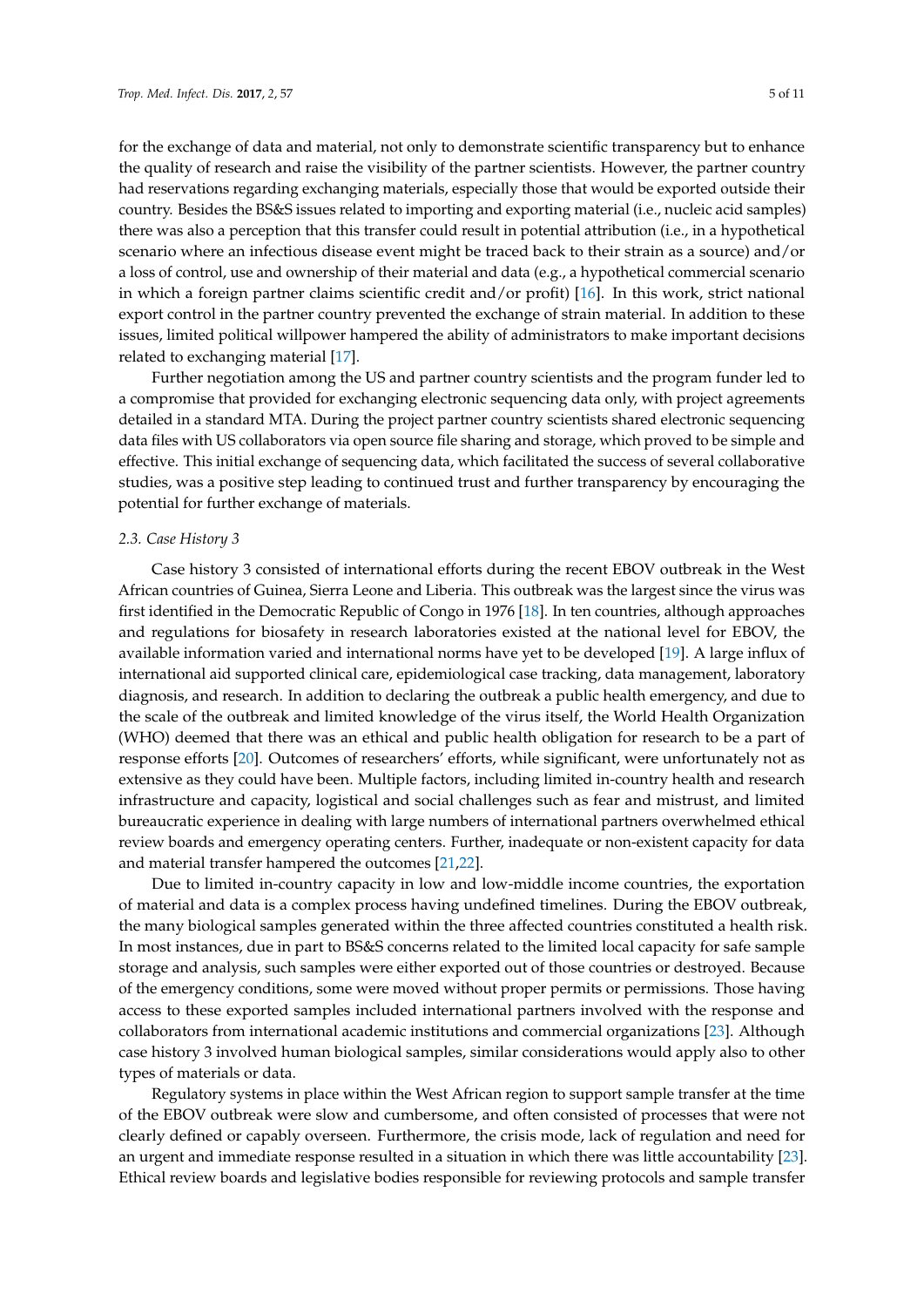documents were overwhelmed with the sheer amount of materials to review, and had limited training and capacity to manage such an event. As a result, research was often delayed and regulations were often bypassed [\[24\]](#page-10-0).

While some ethical committees and legislative bodies had safeguards in place to ensure that MTAs accompanied sample transfer, there is testimony suggesting that not all partners followed such regulations, due to the slow nature and complexity of the process [\[20\]](#page-9-16). Studies estimate that approximately 80,000 biological specimens existed after the outbreak, although their precise locations have not been fully reported [\[25,](#page-10-1)[26\]](#page-10-2). Aside from the BS&S risks resulting from improperly-shipped infectious sample material, the lack of process and standard operating procedures (SOP) for sample records and duplicate aliquots resulted in potential loss of vital sample data integrity. There was an overall need for training to fill the gaps created by lack of knowledge and experience in sample transport and sharing. Disregard for national government regulations and international scientific standards, such as the use of MTAs seen in this case example, increases mistrust within the international research community and hinders local research capacity building [\[27\]](#page-10-3). Repercussions of such events in the case of the West African EBOV outbreak led to:

- Rapid development and mismanagement of legislative review bodies that had little experience or capacity to deal with contracts and material transfer documents.
- Mistrust of the international aid and research community and decreased transparency between partner nations.
- Loss of ability to track data and materials exported overseas and incomplete sample sets.
- Limited ability to link associated metadata with samples that were exported or destroyed.
- Tensions between funders/donors and recipients [\[21,](#page-9-17)[22,](#page-9-18)[25](#page-10-1)[–27\]](#page-10-3).

Examples in the literature point to research difficulties due to competition between research teams [\[28\]](#page-10-4) and overwhelmed ethical committees [\[22\]](#page-9-18), primarily in the case of clinical trials [\[21\]](#page-9-17). The principle expressed in these examples from the literature can be applied easily to other scenarios of research and data transfer in an emergency. We agree with recommendations that low- and low-middle income countries must improve their capacity for legislation and rapid ethics reviews to support MTAs and data sharing [\[21](#page-9-17)[,29\]](#page-10-5) and that these discussions must be further encouraged on international and national levels to focus on specific legislations that address authority, movement and biosafety and biosecurity of samples [\[23\]](#page-9-19).

The EBOV outbreak in West Africa is a poignant example of how emerging infectious diseases are risks that affect the global community. While the international community prioritized research and aid in this example, scientific transparency and trust may have been a casualty of over-stressed or inadequate local infrastructure and capacity. There must be much more emphasis on support of all partners involved to improve and invest in capacity building, specifically targeting improved scientific transparency. Researchers operating in international environments have an obligation, even during emergency events, to advocate for further scientific diplomacy and political facilitation of data and material exchange [\[21\]](#page-9-17).

The case histories presented here focus on research pertaining specifically to human and animal pathogens but many of the same challenges are also present in international research co-operations in which the exchange of material, samples or data related to non-human organisms is desirable (Table [1\)](#page-6-0). Such work may pertain specifically to plants and animals (including insects and invertebrates) from agricultural or environmental settings and matrices, and the microbes that inhabit their microbiomes in beneficial, neutral or antagonistic relationships. These biological elements are central to investigations related to disease epidemiology or management, agricultural productivity or genetic improvement, climate change or pollution impacts, microbial evolution and food safety and security, all of which are intimately intertwined with the investigation of biological materials and data. When these areas are the subject of collaborative international research projects, those involved with the planning and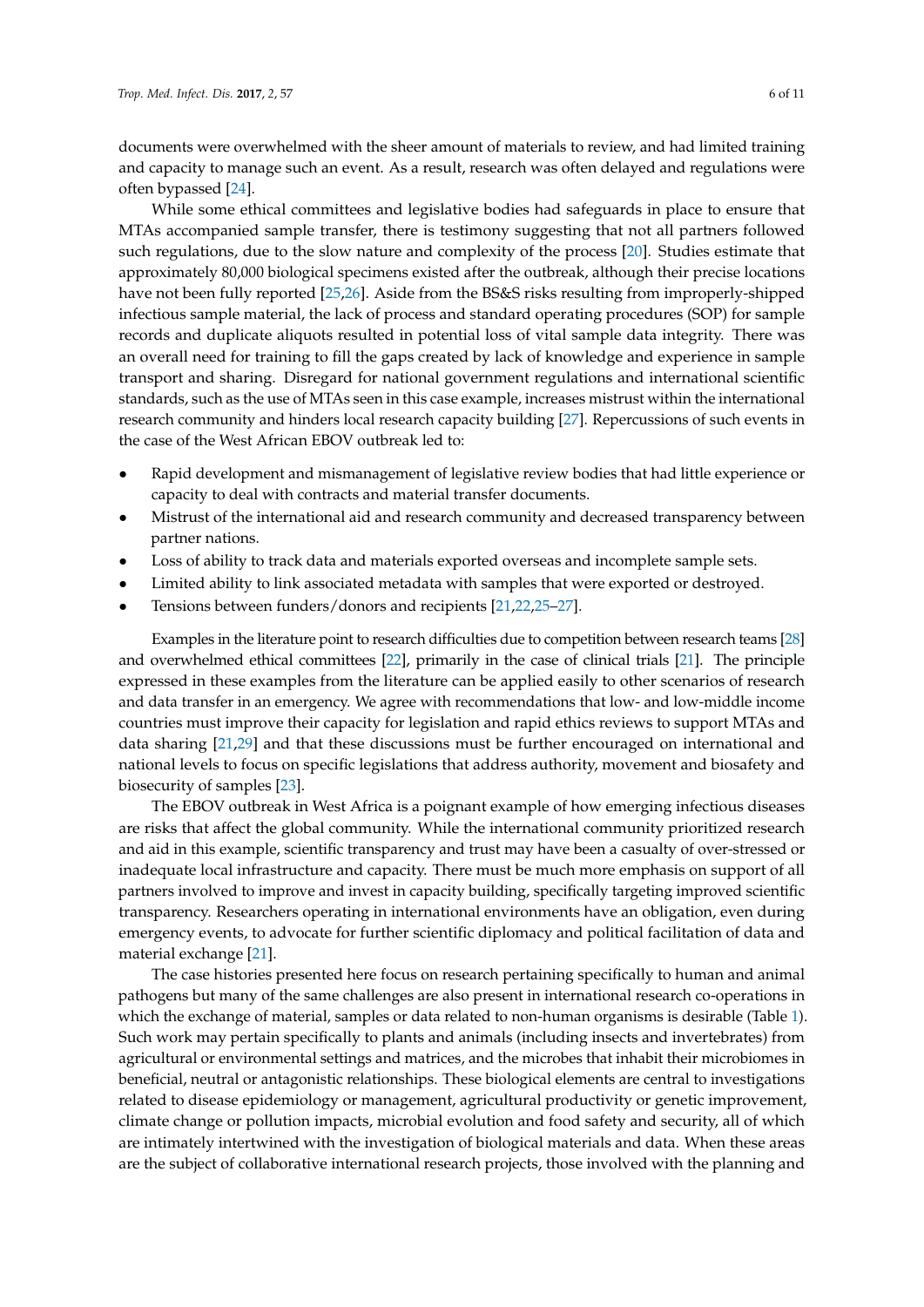<span id="page-6-0"></span>execution of research activity and sample exchange are obliged to follow the same, or very similar, policies and regulatory oversight.

| Case.<br>Location                    | Umbrella<br>Agreement | Implementing<br>Agreement | Material<br>Transfer<br>Agreement | Exchanged<br>Outputs                                               | <b>Issues</b>                                                                                                       | Outcomes                                                                                                          |
|--------------------------------------|-----------------------|---------------------------|-----------------------------------|--------------------------------------------------------------------|---------------------------------------------------------------------------------------------------------------------|-------------------------------------------------------------------------------------------------------------------|
| 1. (Asia)                            | Yes                   | Yes                       | Yes                               | Reagents,<br>reference material.<br>and protocols.<br>PCR product. | High level national<br>agreements did not<br>specify MTA.                                                           | Bilateral exchange of<br>material led to discovery<br>of a novel pathogen.                                        |
| 2. (Former<br>Soviet<br>Union)       | Yes                   | Yes                       | Yes                               | Sequencing data<br>only.                                           | Strict export control<br>prevented material<br>exchange.                                                            | Study completed with<br>exchanged sequencing<br>data in lieu of sample<br>materials.                              |
| 3. (Africa;<br>Ebola virus;<br>EBOV) | No                    | N <sub>0</sub>            | Yes                               | Positive Ebola<br>samples shipped<br>without proper<br>permits.    | Lack of sample record<br>keeping and fidelity<br>with missed research<br>opportunities and<br>bypassed regulations. | Development of<br>legislation supporting<br>capacity building,<br>increasing scientific<br>exchange and research. |

| Table 1. Summary of Case Histories. |  |
|-------------------------------------|--|
|-------------------------------------|--|

#### **3. Conclusions and Recommendations**

While laboratory biosafety is a local concern with scientists at their own workplaces, international scientific collaboration often requires minimum common levels of biosecurity practice and regulatory oversight [\[30\]](#page-10-6). Likewise, the synthesis of ideas, research, material exchange and data and scientific transparency as a whole begins at the local level. Our recommendations to increase scientific exchange with transparency and trust include the following:

- For the future, we suggest that individual international research collaborations develop, at the local research level, a dual bottom-up, top-down working plan that allows for multi-sectoral engagement of higher-level stakeholders (program funders, policy makers and commerce, diplomatic and trade representatives) as appropriate to that program.
- Any existing procedures and requirements, especially permissions and permits required by the proposed international cooperation, should be thoroughly investigated before proposal submission.
- When possible, collaborative agreements should reference and build upon existing tools such as the Nagoya protocol, the global health security agenda (GHSA), IHR and WHO pandemic influenza preparedness (WHO PIP), particularly when dealing with issues of biosecurity and biosafety.
- We suggest building capacity of all countries, particularly those of low- and middle-income, to establish processes to assist with scientific transparency and material and data sharing.

The dual bottom-up, top-down working plan should reflect both the research study objectives and specific expected outputs in a parallel and stepwise approach (Figure [2\)](#page-7-0). To better exact expectations, the history and examples of material and data exchanged including challenges (i.e., What were the obstacles? Was the timeline met?), risks and mitigations should be openly discussed by researchers, program funders and policymakers as early in the collaborative process as possible. All research outcomes should feed back into the research work flow and the working plan should be an iterative process for the duration of the collaboration to account for new developments and needs. For example, one early biosecurity question is what material is being exchanged and where is it currently being stored? A later biosecurity question might be how to ship newly identified materials across internationals boundaries?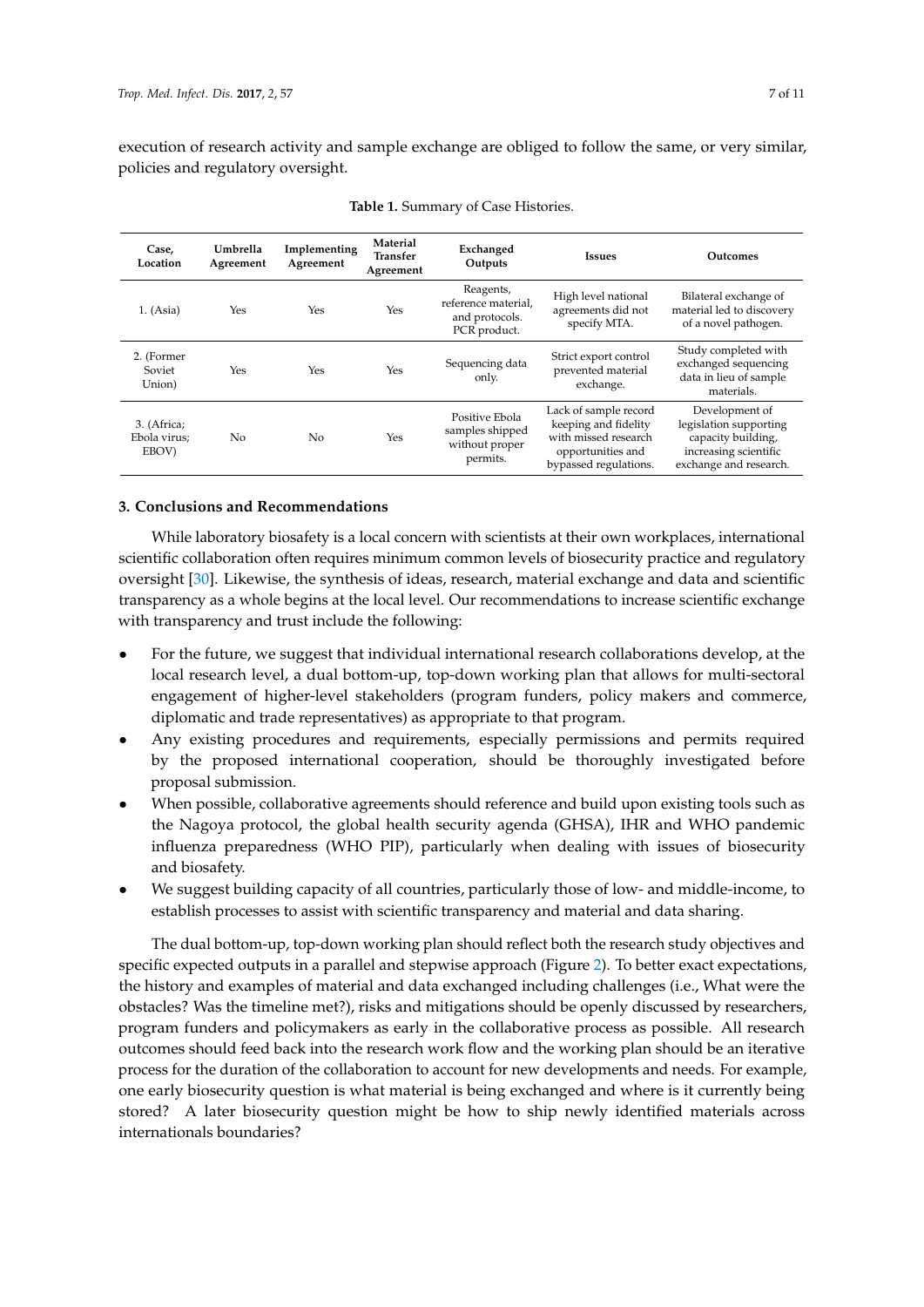<span id="page-7-0"></span>

**Figure 2.** Dual top-down and bottom-up approach to yield research with exchanged materials and **Figure 2.** Dual top-down and bottom-up approach to yield research with exchanged materials and data. Parallel approach with diplomatic, state, and research level stakeholders is needed to better data. Parallel approach with diplomatic, state, and research level stakeholders is needed to better enhance research and scientific transparency. enhance research and scientific transparency.

Regarding existing agreements, for example, if an international partner country already has strategic plan at either a national (multi-sectoral) or institute level, that plan can be adapted for a strategic plan at either a national (multi-sectoral) or institute level, that plan can be adapted for but give plan at early a national thank become of motified rever, and plan can be adapted to application to a new proposal by supplementing with procedures and additional guidance from other  $\dot{M}$ existing frameworks such as the Nagoya protocol on access and benefit sharing (ABS) [\[31\]](#page-10-7) and WHO<br>EXIS [31] and WHO PIP [\[32\]](#page-10-8), both of which include tools and model documents (e.g., MTAs) for sharing materials and users and users and users and users and users and users and users and users and users and users and users and users and users of genetic material, is supplementary to the international convention of biological diversity genetic material, is supplementary to the international convention of biological diversity agreement of agreement of 1993. Establishing constructions will ensure the condition of protogram and research collaboration 1993. Establishing consistent conditions will ensure that, when a research collaboration yields overall intervention of the provide state intervention of the conditions will ensure that the conditions will be consistent wi generical share in the benefit share in the benefits consider the provider generic resources will share in the benefits [\[31\]](#page-10-7). The WHO also considers the PIP framework an access and benefit sharing  $\frac{1}{2}$ instrument; however, it is specific to sharing of influenza viruses and related sequences [\[32\]](#page-10-8). data. The Nagoya protocol of 2014, which aims to provide a legal guidance for providers and users of conservation and biodiversity enhancement, participating countries that provide genetic resources will

BS&S considerations are critical elements of any international research collaboration and several existing tools can and should be used as references when developing agreements and planning  $\frac{1}{2}$ scientific exchange of biological materials and data. Capacities and objectives for BS&S are included the global health security agenda (GHSA) [\[33\]](#page-10-9) and its predecessor, the international health regulations  $(TIR)$   $GSE$  $\frac{1}{2}$  is a framework of  $44$  participating nations that further promotes  $\frac{1}{2}$  is  $\frac{1}{2}$  in  $\frac{1}{2}$ capacities through peer-mentorship among countries. The GHSA's nine objectives are presented across<br>capacities through peer-mentorship among countries. The GHSA's nine objectives are presented across are presented across a framework of three foci: detect, prevent and respond. The IHR is a legal modelling the IM WHO members to self-report and to assess detection and response to disease outbreaks [\[33\]](#page-10-9). However, political, economic, technical and operational challenges have nampered enective imprementation<br>of IHR core capacities, especially in resource-constrained areas [\[35\]](#page-10-11). The US CDC/NIH manual or first core capacities, especially in resource-constrainted areas [55]. The Co-CDC/TVITT manual  $\frac{1}{3}$  . The US CONING CONING CONTINUOUS CONFIDER (BMBL) (2007) provides microbiology accepted BS&S guidelines that incorporate NIH and WHO risk group classifications. The Australia<br>
2009 group (2008) provides guidance for export control on biological material and dual-use items.<br>References BS&S considerations are critical elements of any international research collaboration and several scientific exchange of biological materials and data. Capacities and objectives for BS&S are included in (IHR) [\[34\]](#page-10-10). The GHSA is a framework of 44 participating nations that further promotes IHR (2005) core a framework of three foci: detect, prevent and respond. The IHR is a legal instrument binding the 194 political, economic, technical and operational challenges have hampered effective implementation

Both the Nagoya protocol, which is recognized by state signatories, grants sovereignty of genetic resources to those states [\[36\]](#page-10-12) and the WHO PIP include requirements to share biological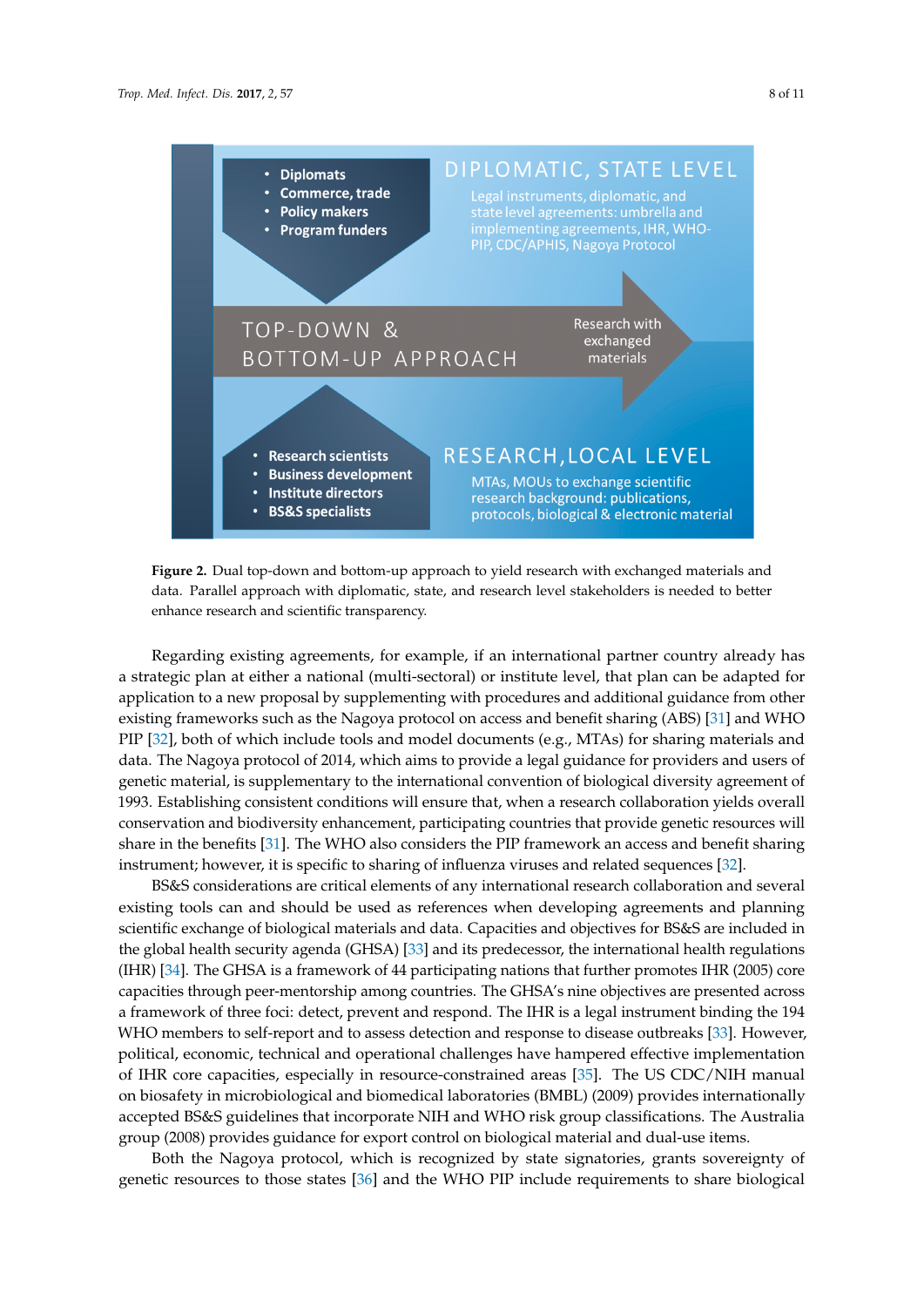materials [\[37\]](#page-10-13) and recommend the sharing of sequencing data [\[32\]](#page-10-8). However, the implementation of the material and/or data exchanges will be subject to local and national laws of the countries involved. These requirements further reinforce the value of a dual bottom-up, top-down approach. Long-term stability in the cooperation will be facilitated by the creation of a back-up to the working plan, providing for defined alternatives (e.g., exchanging electronic sequencing data in cases where movement of biological samples is prohibited) and addressing emerging technologies such as epidemiological computer modeling that may include metadata and attribution sources. In addition, as we saw with the EBOV outbreak, nations should be proactive in establishing processes to assist with scientific transparency and material and data sharing so that there is guidance in place if and when an emergency arises.

The concept of 'science for diplomacy' is widely recognized and practiced among the global community to enhance mutual science cooperation and build closer relationships between countries [\[38\]](#page-10-14), however, there is less focus on 'diplomacy for science', a top-down approach that uses diplomatic resources to facilitate scientific cooperation [\[39\]](#page-10-15). But diplomacy for science does not meet all the needs of international scientific research co-operations either. Rather, since it often involves major complex aims and policies, it engages only top-level stakeholders and can neither be assumed to exist nor solely relied upon. Researchers and scientists need transparency from the bottom up as well they need access to diplomatic resources including heads of local research institutions, embassy staff who are familiar with local knowledge and customs for that respective country, commerce and export control experts.

Understanding that there is no universal model to enable and promote exchange of material and data, the current GHSA model also proposes a task-specific committee to facilitate an assessment approach that is both bottom-up and top-down. Promoting BS&S systems is also a primary objective. GHSA-recommended activities include country self-assessments via joint external evaluation (JEE), in which one country assists another through working level mentorships that teach current global health security to next generation professionals. Similarly, related topics such as new technology, especially gain of function or dual use research of concern, which have BS&S concerns but are not part of GHSA, could be addressed. Inculcating an organizational culture of BS&S systems and responsible conduct of research at the local level would further reinforce activities, especially when international organizations and professional societies that further promote international norms are engaged [\[40\]](#page-10-16).

While developing a working plan that details the exchange of material and data for a research study may seem straightforward, we describe the importance of human engagement during this process. Lessons learned from the case histories related here confirm that successful exchanges of material and data depend on promoting, developing and earning trust among parties (providers and recipients). The trust factor in human engagement at both the political (diplomatic) and working (scientific research) levels are key to promoting scientific transparency for exchanging materials and data, especially in the areas of capacity building and cooperative research, and for the enhancement of biosafety and biosecurity.

**Acknowledgments:** This article was written without any funding. The authors thank the reviewers and editors for their critique and insights.

**Author Contributions:** Kenneth B. Yeh, Corina Monagin, and Jacqueline Fletcher wrote this article.

**Conflicts of Interest:** The authors declare no conflict of interest.

#### **References**

- <span id="page-8-0"></span>1. Lyon, L. Transparency: The emerging third dimension of open science and open data. *Liber Q.* **2016**, *25*, 153–171.
- <span id="page-8-1"></span>2. Nosek, B.A.; Alter, G.; Banks, G.C.; Borsboom, D.; Bowman, S.D.; Breckler, S.J.; Buck, S.; Chambers, C.D.; Chin, G.; Christensen, G.; et al. Promoting an open research culture. *Science* **2015**, *348*, 1422–1425. [\[CrossRef\]](http://dx.doi.org/10.1126/science.aab2374) [\[PubMed\]](http://www.ncbi.nlm.nih.gov/pubmed/26113702)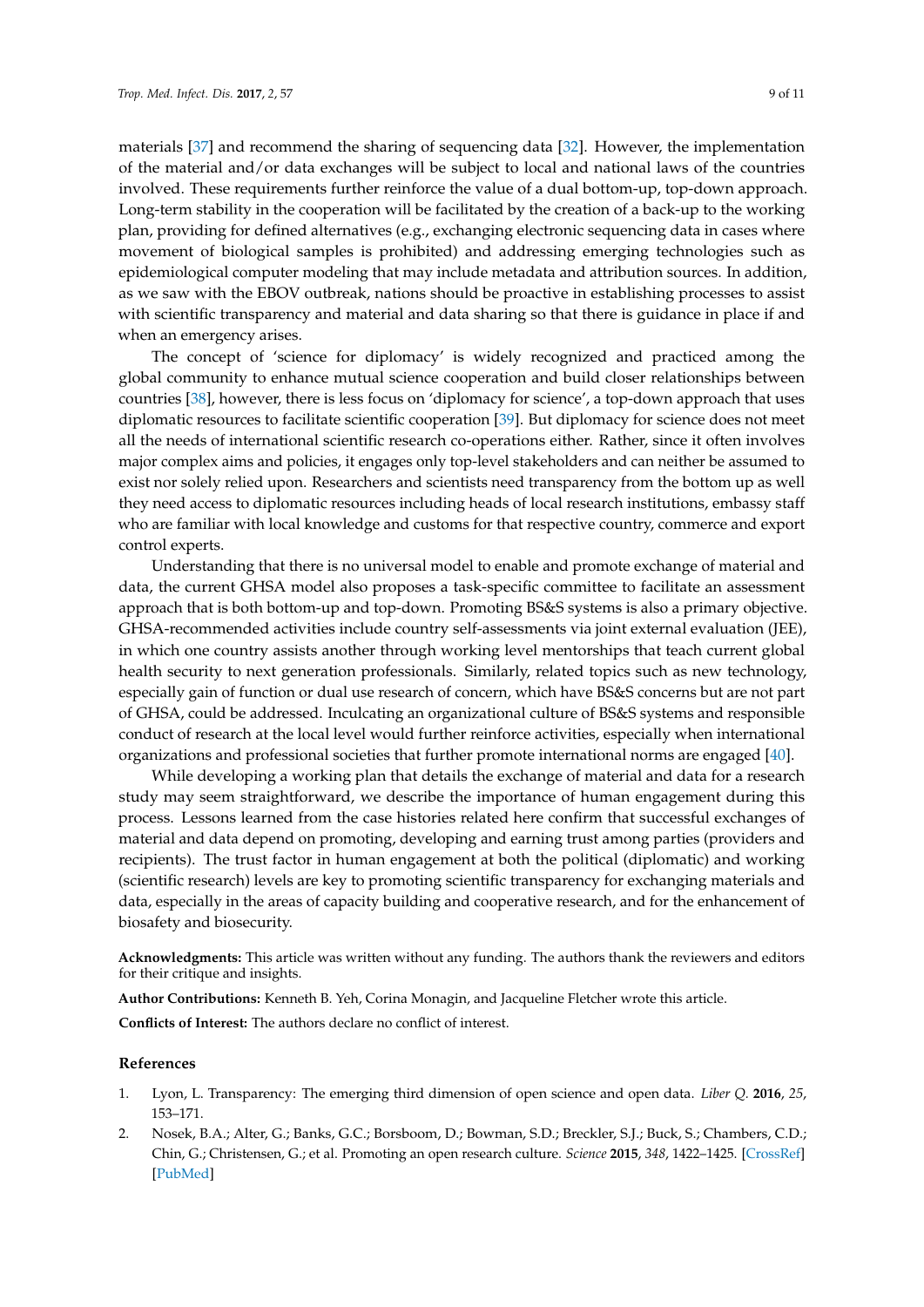- 3. Pineda, D. Sharing publication-related data and materials: National Research Council publishes report. *Sci. Edict.* **2003**, *26*, 192–193.
- <span id="page-9-0"></span>4. Shibayama, S.; Walsh, J.P.; Baba, Y. Academic entrepreneurship and exchange of scientific resources: Material transfer in life and materials sciences in Japanese universities. *Am. Sociol. Rev.* **2012**, *77*, 804–830. [\[CrossRef\]](http://dx.doi.org/10.1177/0003122412452874)
- <span id="page-9-1"></span>5. Hou, C.Y.; Mayernik, M.S. Formalizing an attribution framework for scientific data/software products and collections. *Int. J. Digit Curation* **2016**, *11*, 87–103. [\[CrossRef\]](http://dx.doi.org/10.2218/ijdc.v11i2.404)
- <span id="page-9-2"></span>6. Tian, D.; Zheng, T. Comparison and analysis of biological agent category lists based on biosafety and biodefense. *PLoS ONE* **2014**, *9*, e101163. [\[CrossRef\]](http://dx.doi.org/10.1371/journal.pone.0101163) [\[PubMed\]](http://www.ncbi.nlm.nih.gov/pubmed/24979754)
- <span id="page-9-3"></span>7. European Agency for Safety and Health at Work (EU-OSHA). Available online: [https://osha.europa.eu/en/](https://osha.europa.eu/en/legislation/directives/exposure-to-biological-agents/77) [legislation/directives/exposure-to-biological-agents/77](https://osha.europa.eu/en/legislation/directives/exposure-to-biological-agents/77) (accessed on 5 August 2017).
- <span id="page-9-4"></span>8. Laboratory Biosafety Manual. Available online: [http://www.who.int/csr/resources/publications/biosafety/](http://www.who.int/csr/resources/publications/biosafety/Biosafety7.pdf?ua=1) [Biosafety7.pdf?ua=1](http://www.who.int/csr/resources/publications/biosafety/Biosafety7.pdf?ua=1) (accessed on 5 August 2017).
- <span id="page-9-5"></span>9. National Institutes of Health Office of Science Policy (NIH OSP). Available online: [https://osp.od.nih.gov/](https://osp.od.nih.gov/wp-content/uploads/NIH_Guidelines.html) [wp-content/uploads/NIH\\_Guidelines.html](https://osp.od.nih.gov/wp-content/uploads/NIH_Guidelines.html) (accessed on 5 August 2017).
- <span id="page-9-6"></span>10. Jin, S.L. Laboratory Biosafety of Pathogenic Microorganisms in China. James Martin Center for Nonproliferation Studies (CNS): Washington, DC, USA. Available online: [https://www.nonproliferation.](https://www.nonproliferation.org/wp-content/uploads/2014/02/070917_li.pdf) [org/wp-content/uploads/2014/02/070917\\_li.pdf](https://www.nonproliferation.org/wp-content/uploads/2014/02/070917_li.pdf) (accessed on 5 August 2017).
- <span id="page-9-7"></span>11. Stavskiy, E.A.; Johnson, B.; Hawley, R.J.; Crane, J.T.; Cherny, N.B.; Renau, I.V.; Netesov, S.V. Comparative analysis of biosafety guidelines of the USA, WHO, and Russia (organizational and controlling, medical and sanitary—antiepidemiological aspects). *Appl. Biosaf.* **2003**, *8*, 118–127. [\[CrossRef\]](http://dx.doi.org/10.1177/153567600300800305)
- <span id="page-9-8"></span>12. US Congress. High-Containment Laboratories: Assessment of the Nation's Need Is Missing GAO-13-466R. Available online: <http://www.gao.gov/assets/660/652308.pdf> (accessed on 13 August 2017).
- <span id="page-9-9"></span>13. Office of the Director of National Intelligence. Global Trends: Paradox of Progress. Available online: <www.dni.gov/nic/globaltrends> (accessed on 1 July 2017).
- <span id="page-9-10"></span>14. Coleman, K.; Ishisoko, N.; Trounce, M.; Bernard, K. Hitting a moving target: A strategic tool for analyzing terrorist threats. *Health Secur.* **2016**, *14*, 409–418. [\[CrossRef\]](http://dx.doi.org/10.1089/hs.2016.0062)
- <span id="page-9-11"></span>15. Presidential Commission for the Study of Bioethical Issues. Ethics and Ebola Public Health Planning and Response. Available online: [https://bioethicsarchive.georgetown.edu/pcsbi/sites/default/files/Ethics](https://bioethicsarchive.georgetown.edu/pcsbi/sites/default/files/Ethics-and-Ebola_PCSBI_508.pdf)[and-Ebola\\_PCSBI\\_508.pdf](https://bioethicsarchive.georgetown.edu/pcsbi/sites/default/files/Ethics-and-Ebola_PCSBI_508.pdf) (accessed on 1 July 2017).
- <span id="page-9-12"></span>16. Yeh, K.; Horn, J. Strain Transfer Issues White Paper. Unpublished work. 2011; Last Modified 11 July 2017. Microsoft Word File.
- <span id="page-9-13"></span>17. Hay, J.; Yeh, K.B.; Dasgupta, D.; Shapieva, Z.; Omasheva, G.; Deryabin, P.; Nurmakhanov, T.; Ayazbayev, T.; Andryushchenko, A.; Zhunushou, A.; et al. Biosurveillance in Central Asia: Successes and challenges of tick-borne disease research in Kazakhstan and Kyrgyzstan. *Front. Public Health* **2016**, *4*, 4. [\[CrossRef\]](http://dx.doi.org/10.3389/fpubh.2016.00004) [\[PubMed\]](http://www.ncbi.nlm.nih.gov/pubmed/26870722)
- <span id="page-9-14"></span>18. Lo, T.Q.; Marston, B.J.; Dahl, B.A.; DeCock, K.M. Ebola: Anatomy of an epidemic. *Annu. Rev. Med.* **2017**, *68*, 359–370. [\[CrossRef\]](http://dx.doi.org/10.1146/annurev-med-052915-015604) [\[PubMed\]](http://www.ncbi.nlm.nih.gov/pubmed/27813879)
- <span id="page-9-15"></span>19. UPMC Center for Health Security. National Biosafety Systems: Baltimore, MD, USA. 2016. Available online: [http://www.upmchealthsecurity.org/ourwork/pubs\\_archive/pubspdfs/2016/National%](http://www.upmchealthsecurity.org/ourwork/pubs_archive/pubspdfs/2016/National%20Biosafety%20Systems.pdf) [20Biosafety%20Systems.pdf](http://www.upmchealthsecurity.org/ourwork/pubs_archive/pubspdfs/2016/National%20Biosafety%20Systems.pdf) (accessed on 13 July 2017).
- <span id="page-9-16"></span>20. WHO. Ethical Issues Related to Study Design for Trials on Therapeutics for Ebola Virus Disease. 2014. Available online: <http://www.who.int/csr/resources/publications/ebola/ethical-evd-therapeutics/en/> (accessed on 14 August 2017).
- <span id="page-9-17"></span>21. National Academies of Sciences, Engineering, and Medicine; Health and Medicine Division; Board on Health Sciences Policy; Board on Global Health; Committee on Clinical Trials during the 2014–2015 Ebola Outbreak. In *Integrating Clinical Research into Epidemic Response: The Ebola Experience*; National Academies Press: Washington, DC, USA, 2017.
- <span id="page-9-18"></span>22. Djénab, S.N. Experiences and lessons learned. Monrovia, Liberia: 2016. Presentation at the Public Workshop of the Committee on Clinical Trials During the 2014–2015 Ebola Outbreak, Washington, DC, USA, 15–16 August 2016.
- <span id="page-9-19"></span>23. Abayomi, A.; Katz, R.; Spence, S.; Conton, B.; Gevao, S.M. Managing dangerous pathogens: Challenges in the wake of the recent West African Ebola outbreak. *Glob. Secur. Health Sci. Policy* **2016**, *1*, 51–57.